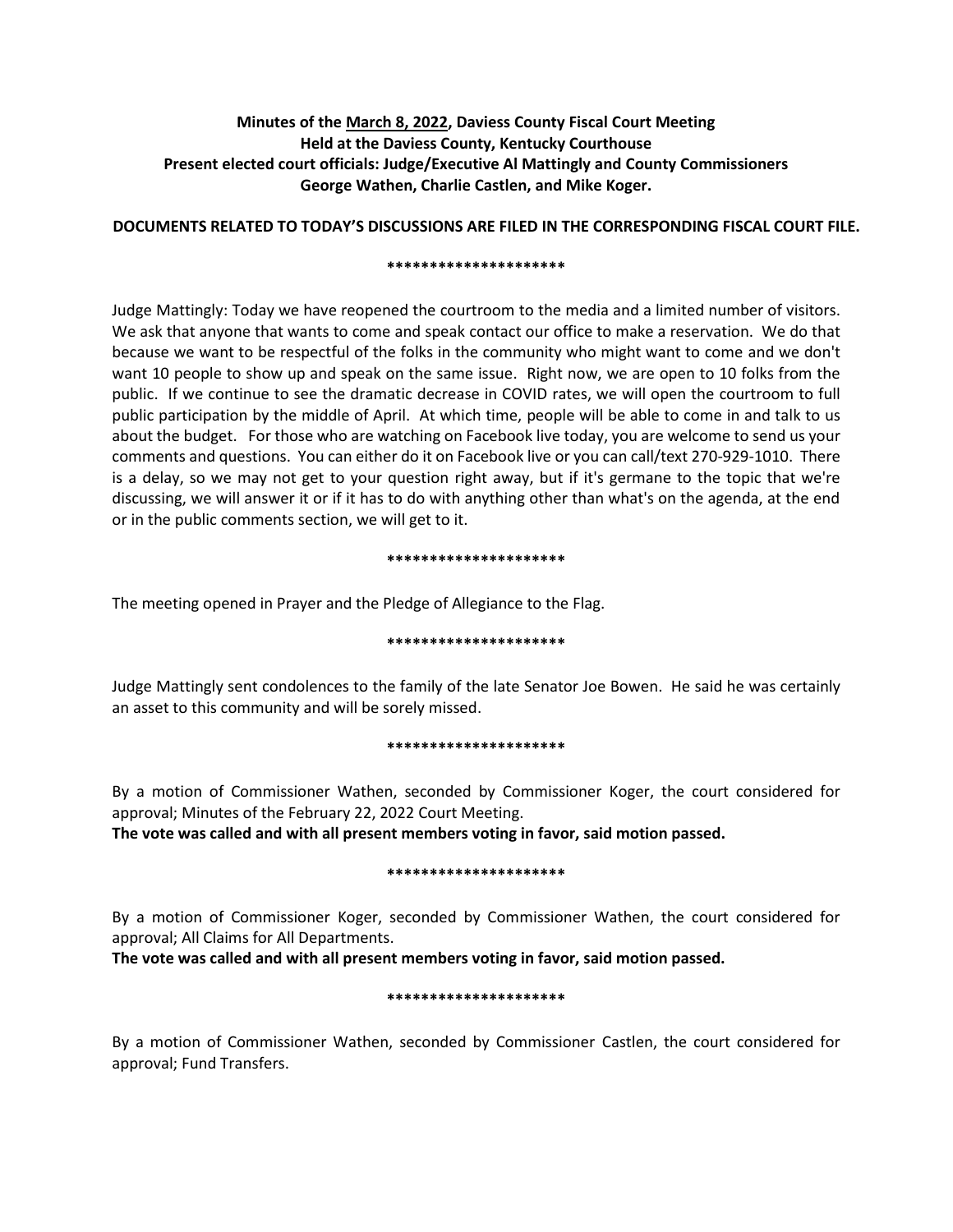County Treasurer Jim Hendrix: The first transfer is for \$570,000 from the General Fund to the Road Fund. The other one is for \$800,000 from the General Fund to the Convention Center for the bond payment.

## **The vote was called and with all present members voting in favor, said motion passed.**

#### **\*\*\*\*\*\*\*\*\*\*\*\*\*\*\*\*\*\*\*\*\***

By a motion of Commissioner Koger, seconded by Commissioner Castlen, the court considered for approval; Administrative Code Amendment: Section 7: Commercial Driver's License, Class A.

Treasurer Hendrix: Recently, the requirement to attain one's CDL has changed drastically. Individuals will have to participate in a four-week course that is expensive. The court has considered that cost and this is being passed and added to the administrative code to clarify that the court will pay the cost for the employee to take that test one time. If they pass, that cost, this spells out how long an employee must stay in order to not have to reimburse some of the funds. The proposed policy follows:

### **Section 7 Commercial Driver's License, Class A**

- A. The County will pay the cost necessary for an employee to attain a Commercial Driver's License, Class A within six months of hire. The County will pay these costs to the institution up front.
- B. The County will pay this cost one time per employee. If the employee is unable to complete the course to attain a Commercial Driver's License, Class A the employee will be required to pay the cost for any additional training to attain a Commercial Driver's License, Class A.
- C. Employees must successfully complete the course and attain a Commercial Driver's License, Class A. If not attained within six months of hire the employee may be terminated.
- D. Employees who receive benefits shall work for the county for a minimum of three years or be subject to the repayment rules.
- E. Repayment:
	- 1. If an employee leaves within 12 months of receiving a Commercial Driver's License, Class A, then the employee must reimburse the County for 100% of any costs paid by the county.
	- 2. If an employee leaves within 24 months of receiving a Commercial Driver's License, Class A, then the employee must reimburse the County for 75% of any costs paid by the county.
	- 3. If an employee leaves within 36 months of receiving a Commercial Driver's License, Class A, then the employee must reimburse the County for 50% of any costs paid by the county.

Commissioner Castlen: Was the change federal or state?

Treasurer Hendrix: It was federal.

Commissioner Wathen: Basically, this is going to make it harder all across the country for people to get their CDL license. Another limitation on our truck drivers.

Judge Mattingly: Some of the smaller counties that do not have a community college or a school that would teach this, it's going to up their costs because they're going to have to pay the cost of going to the school plus room and board while their people are out and away. I know we were training our people. We were helping them study the book and you have to pass the test so the community college is going to help them study and pass the test. They're not going to get any better training, I don't think, than what we were getting from our folks and then they're going to have to be trained on the road. It's going to increase the time it takes, but it is what it is and we are held to that federal standard.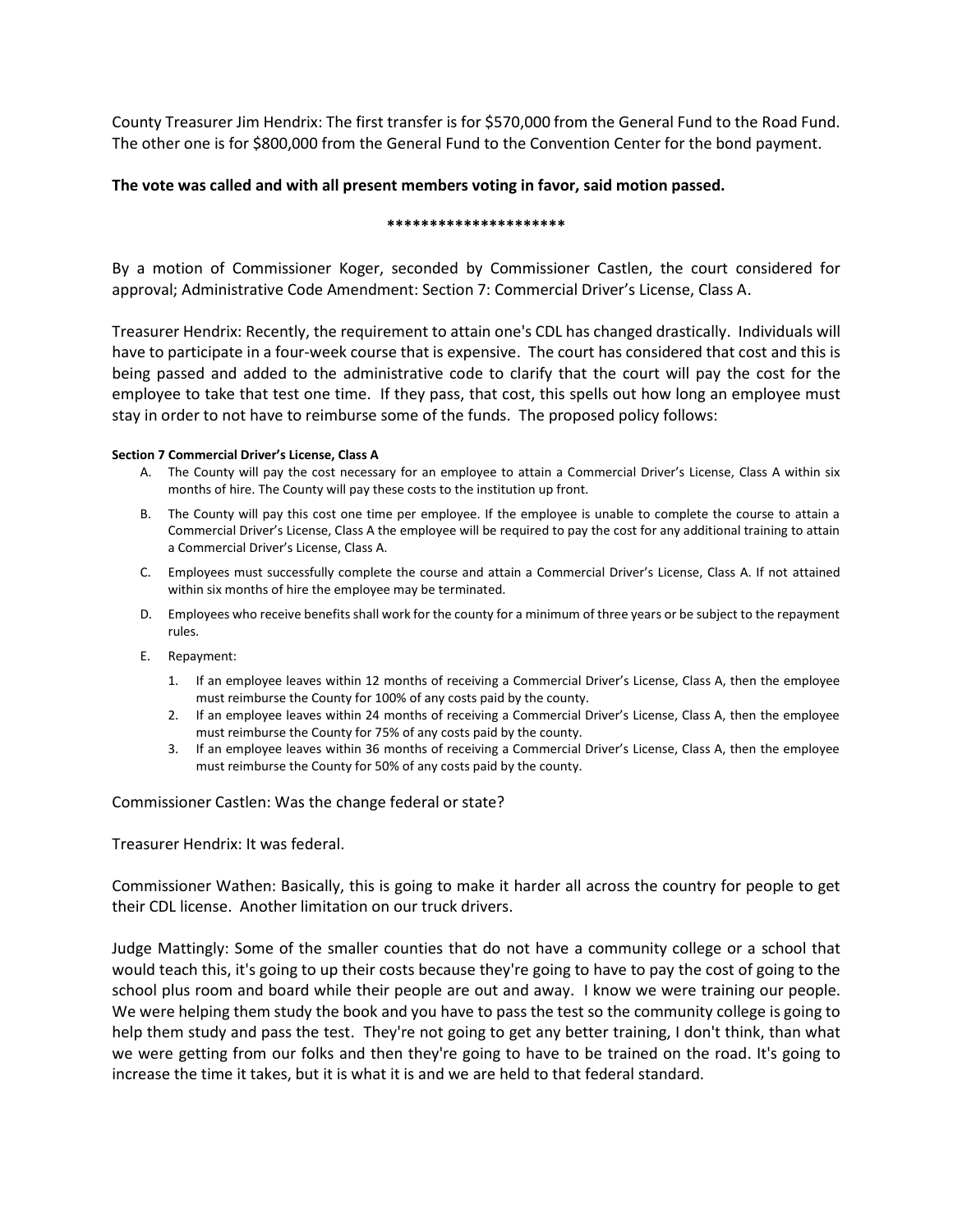**The vote was called and with all present members voting in favor, said motion passed.**

### **\*\*\*\*\*\*\*\*\*\*\*\*\*\*\*\*\*\*\*\*\***

By a motion of Commissioner Wathen, seconded by Commissioner Koger, the court considered for approval; **Resolution 4-2022** – Fair Housing.

Judge Mattingly: This is a standard resolution that we pass every year. It is part of Owensboro Regional Recovery's CDBG grant documents. It says that we do not discriminate against any protected classes in order to get the federal funds.

# **The vote was called and with all present members voting in favor, said motion passed.**

### **\*\*\*\*\*\*\*\*\*\*\*\*\*\*\*\*\*\*\*\*\***

By a motion of Commissioner Castlen, seconded by Commissioner Wathen, the court considered for approval; Modification of Intergovernmental Agreement with the United States Marshal Service.

Judge Mattingly: This is a standard agreement that we have with the United States Marshall's Service. It changes some of the wording in the agreement. It adds some wording regarding video, teleconferencing, voter registration, body cameras, restrictive housing, suicide prevention, and those types of items. It's been reviewed by the jailer and he sees no issue.

# **The vote was called and with all present members voting in favor, said motion passed.**

#### **\*\*\*\*\*\*\*\*\*\*\*\*\*\*\*\*\*\*\*\*\***

By a motion of Commissioner Wathen, seconded by Commissioner Castlen, the court considered for approval; Facility Use Agreements with the following:

- St. Martin's Parrish Hall
- St. Peter of Alcantara Parrish Hall
- Owensboro SportsCenter

Judge Mattingly: These are standard agreements with locations used as polling places during elections. In this case, these are for the upcoming primary elections.

# **The vote was called and with all present members voting in favor, said motion passed.**

### **\*\*\*\*\*\*\*\*\*\*\*\*\*\*\*\*\*\*\*\*\***

By a motion of Commissioner Castlen, seconded by Commissioner Koger, the court considered for approval; Professional Services Contract with GRADD regarding the Administration of the Owensboro Regional Recovery's CDBG.

Judge Mattingly: This is a standard grant administration contract we sign with GRADD.

# **The vote was called and with all present members voting in favor, said motion passed.**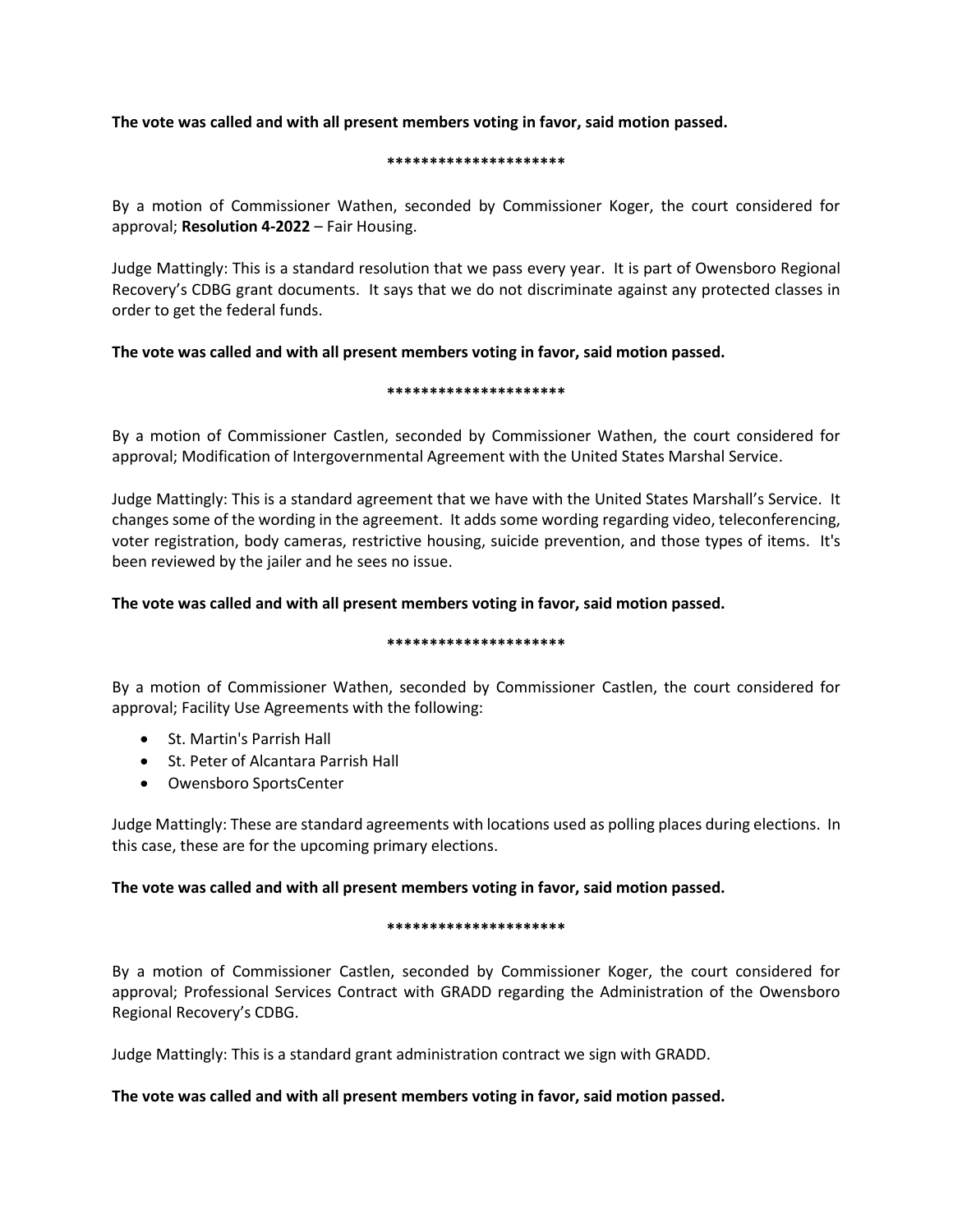#### **\*\*\*\*\*\*\*\*\*\*\*\*\*\*\*\*\*\*\*\*\***

By a motion of Commissioner Koger, seconded by Commissioner Castlen, the court considered for approval; Kentucky Pride Fund FY 22/23 Composting Grant Application for a new Compost Screen Machine.

David Smith: About 10 years ago, the county decided to start applying for more Pride grants. At that time we were only applying for the recycling grant to get roll off dumpsters to handle recycled material. This Kentucky Pride fund is funded through a \$1.75 tax on every ton of trash that comes to our landfill. We have recently been trying to get more of that money back. It's money that's sitting in Frankfort. One of the things we've done is the Household Hazardous Waste Day that we started a few years ago and upgrading our composting facilities was the other part that we felt we needed to do. Last year or two years ago, we applied for and got money for a new Scarab or compost turner. Now our screen that, after the compost has been cooked and it's ready to be sold, we have to screen it because there is still some trash in that like leaves, which the public doesn't want. The current screen is over 22 years old and it is beginning to be very hard to find material to repair it. We will only buy this machine if we get the grant and it is a 75-25 grant. We are applying for \$240,000 and then the court would put in \$60,000 to purchase the machine for a total cost of \$300,000.

## **The vote was called and with all present members voting in favor, said motion passed.**

### **\*\*\*\*\*\*\*\*\*\*\*\*\*\*\*\*\*\*\*\*\***

By a motion of Commissioner Koger, seconded by Commissioner Wathen, the court considered for approval; Daviess County Fiscal Court Rate Schedule.

Judge Mattingly: Anytime we change the rates or fees on anything the county does we have to get approval by the court. In this case, we're raising the cost of ammunition at the gun club to \$8 a box. That \$8 includes sales tax. Ammunition was a very hot commodity at the gun club last year and it made up a large percentage of the profits that we made because ammunition is hard to get.

### **The vote was called and with all present members voting in favor, said motion passed.**

#### **\*\*\*\*\*\*\*\*\*\*\*\*\*\*\*\*\*\*\*\*\***

By a motion of Commissioner Castlen, seconded by Commissioner Wathen, the court considered for approval; Contract with Axiom Architecture for Sheriff's Office Renovation Design Services.

Assistant County Treasurer Jordan Johnson: This contract for \$11,820 for service items one through six is for the design services to renovate the first floor tax collection space of the sheriff's office. Once completed we would use these drawings and specifications to bid the project. The project scope includes correction of layout issues in the sheriff's office and officer equipment storage, work areas, and lockers. We would also address the electrical capacity of the building and ventilation in the southwest wing of the second floor of the courthouse in the same bid as an option for the court to consider. The reason this is on the agenda now is our time restriction of the project. The renovation would have to be complete prior to the end of August of this year so that the Sheriff's Office has ample time to prepare for their tax season. This project would be budgeted in and paid from next year's budget, if ultimately approved after the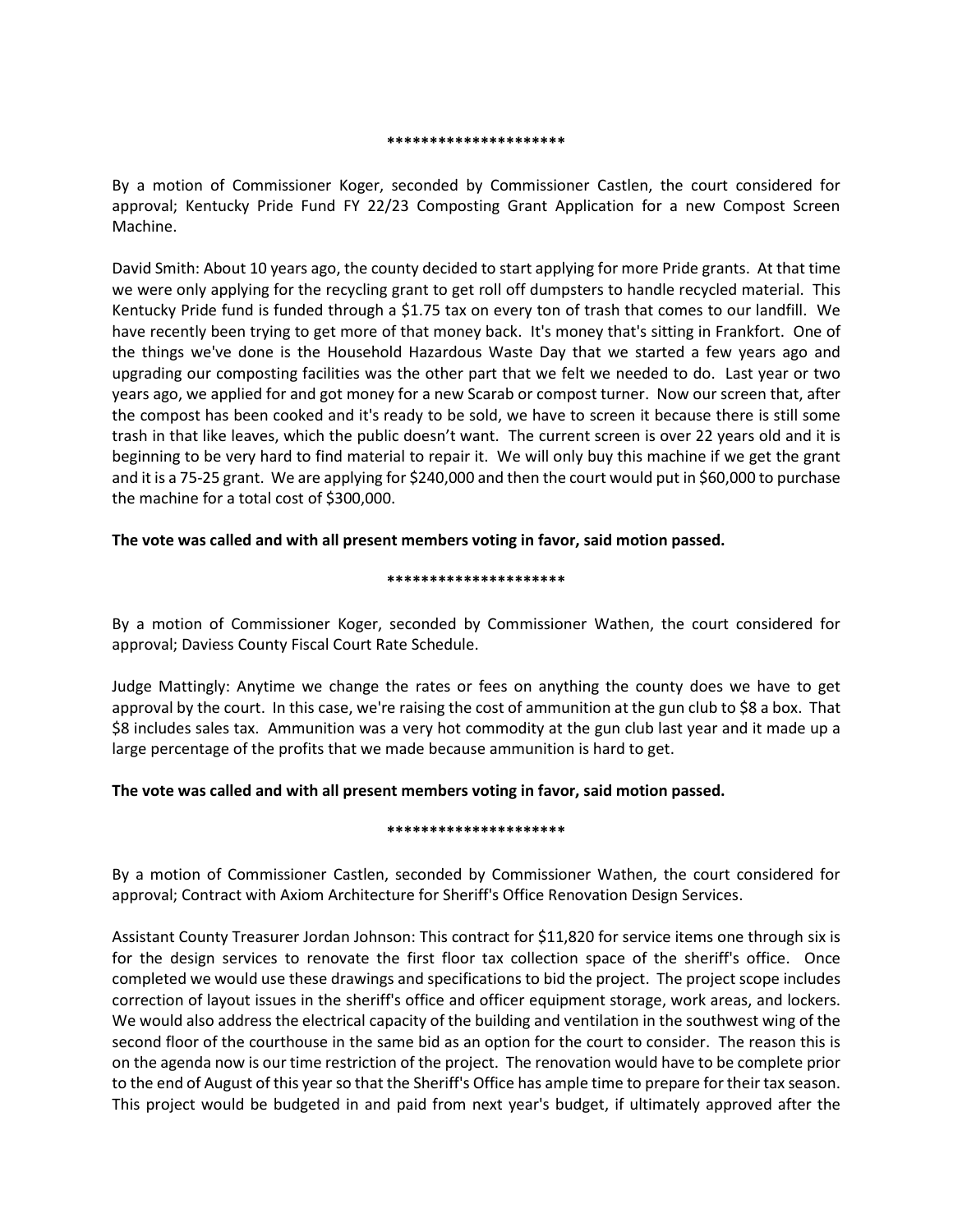bidding process. Sheriff Smith, engineering, maintenance, and myself have reviewed it. The fee is within the expected range. I would recommend approval.

Commissioner Castlen: Is this only for the upstairs or the bottom or both?

Mr. Johnson: The first floor tax department.

Commissioner Wathen: But it also involves the heat and air on the second floor.

## **The vote was called and with all present members voting in favor, said motion passed.**

### **\*\*\*\*\*\*\*\*\*\*\*\*\*\*\*\*\*\*\*\*\***

By a motion of Commissioner Castlen, seconded by Commissioner Wathen, the court considered for approval; Award the following as recommended:

Assistant County Treasurer Jordan Johnson:

**Bid No. 05-2022:** Geosynthetic Cell Construction (Landfill) to Atlantic Lining Company, Inc. Daviess County Fiscal Court received five (5) bids for the purchase, delivery, and installation of a GCL, 60 mil HDPE textured liner, 16-ounce non-woven geosythentic fabric, and purchase and delivery of a 6-ounce woven geosynthetic fabric required for the construction of approximately 16.8 acres of Subtitle D landfill cell at the West Daviess County Landfill. Atlantic Lining Company, Inc. is the lowest and best evaluated bid, having no exceptions to the bid specifications. It is our recommendation to award Bid No. 05-2022 to Atlantic Lining Company, Inc. in the total amount of \$1,199,610.95.

**Bid No. 10-2022:** CAT 836K Rebuilt Exchange Wheels (Landfill) to Terra Compactor Wheel Corp. Daviess County Fiscal Court received three (3) bids for the provision of one (1) complete set to include four (4) rebuilt exchange wheels for the 2014 Caterpillar 836K Compactor at the West Daviess County Landfill. Terra Compactor Wheel Corporation is the lowest and best evaluated bid, having no exceptions to the bid specifications. It is our recommendation to award Bid No. 10-2022 to Terra Compactor Wheel Corporation in the total amount of \$54,420.

# **RFQ 16-2022:** D8T Standard Track Chains (Landfill) to IMPCO

Daviess County Fiscal Court received three (3) responsive quotes for the provision of standard track chains for the 2016 CAT D8T Waste Handling Dozer located at the West Daviess County Landfill. IMPCO is the lowest and best evaluated quote received, having no exceptions to the specifications. It is our recommendation to pursue the lowest and best evaluated quote submitted by IMPCO for \$14,522.56.

**The vote was called and with all present members voting in favor, said motion passed.**

#### **\*\*\*\*\*\*\*\*\*\*\*\*\*\*\*\*\*\*\*\*\***

By a motion of Commissioner Koger, seconded by Commissioner Wathen, the court considered for approval; Surety Bond Releases for Collyns-Estates for Water Mains & Fire Hydrants and Sanitary Sewer. **The vote was called and with all present members voting in favor, said motion passed.**

#### **\*\*\*\*\*\*\*\*\*\*\*\*\*\*\*\*\*\*\*\*\***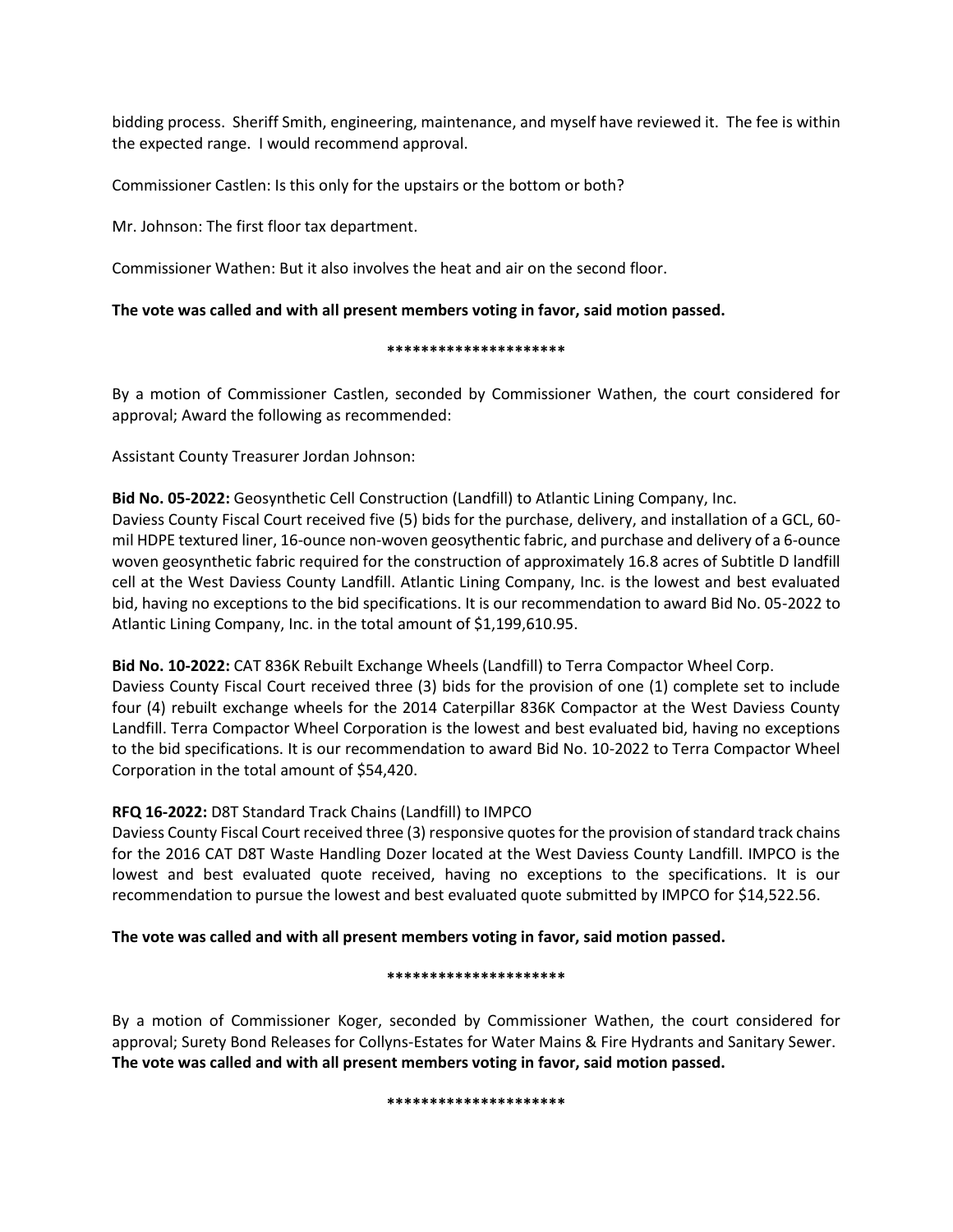By a motion of Commissioner Wathen, seconded by Commissioner Castlen, the court considered for approval; Hire the following as Seasonal Park Attendants eff. upon successful completion of preemployment screenings:

| Conrad Kimball   | <b>Blake Kimball</b>    | Jayden Bickett |
|------------------|-------------------------|----------------|
| Larry Worth      | <b>Brandon Mitchell</b> | Steve Nazaruk  |
| Alfred McPherson | <b>Ricky Roberts</b>    |                |

## **The vote was called and with all present members voting in favor, said motion passed.**

#### **\*\*\*\*\*\*\*\*\*\*\*\*\*\*\*\*\*\*\*\*\***

By a motion of Commissioner Wathen, seconded by Commissioner Koger, the court considered for approval; **Second Reading of KOC 921.677 (2022) 04-2022** – An Ordinance Amending Text in Articles 3, 8 and 14 of the Owensboro Metropolitan Zoning Ordinance.

## **Comments:**

Judge Mattingly: You all were here at the last meeting when Brian Howard came in and gave usthe reason to make these text amendments. One of the things that this will do is it will create flexible zoning regulations for redeveloping neighborhoods. The other, as more and more interest is being seen in solar farms, this addresses solar farms and requires large solar farms to be conditionally permitted, which means that you have to go before planning and zoning and request a conditional use permit. It also gives surrounding landowners and neighbors an opportunity to come and speak on any reasons they may have for not wanting it permitted in their area. It also gives some degree of protection to those surrounding landowners and neighbors as it includes making sure that those solar farms are bonded so they don't just get abandoned.

Commissioner Wathen: The conditional use permit process requires both a solar farm design plan as well as a decommissioning plan (total removal of solar farm) for when the solar farm is no longer wanted.

Judge Mattingly: Because we are seeing other communities dealing with these problems, we are getting ahead of the game and trying to make sure they don't happen here.

### **The vote was called and with all present members voting in favor, said motion passed.**

### **\*\*\*\*\*\*\*\*\*\*\*\*\*\*\*\*\*\*\*\*\***

No other business was brought before the Daviess County Fiscal Court.

### **\*\*\*\*\*\*\*\*\*\*\*\*\*\*\*\*\*\*\*\*\***

No Public Comments were received.

**\*\*\*\*\*\*\*\*\*\*\*\*\*\*\*\*\*\*\*\*\***

Comments by Daviess County Fiscal Court: